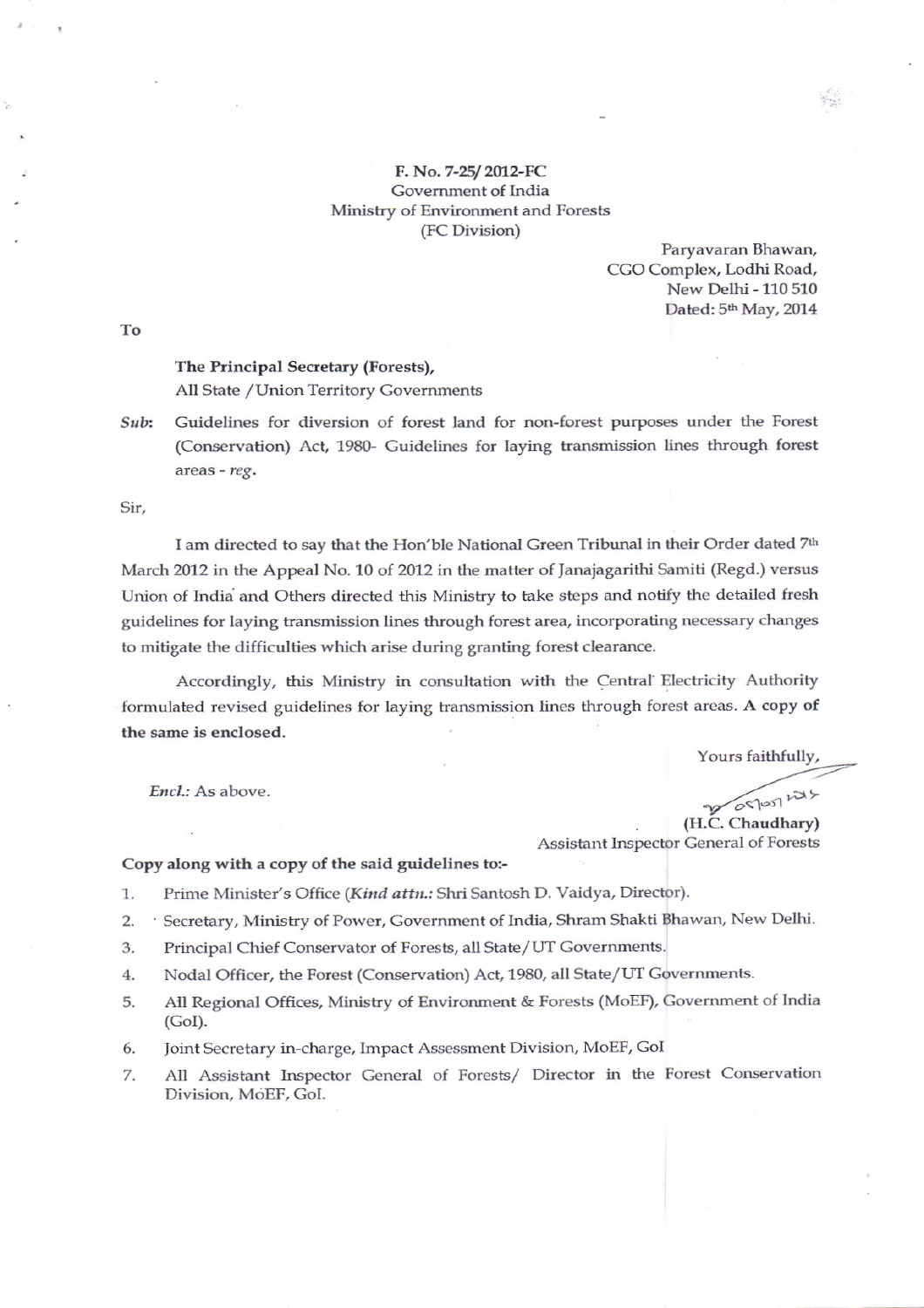Director R.O. (HQ), MoEF, GoI. 8.

Sr. Director (Technical), National Informatics Centre (NIC), MoEF with a request to  $9.$ place a copy of the letter on website of this Ministry.

Sr. PPS to the Secretary, Environment and Forests. 10.

Sr. PPS to the Director General of Forests & Special Secretary, MoEF. 11.

Sr. PPS to the Addl. Director General of Forests (Forest Conservation), MoEF. 12.

PS to the Inspector General of Forests (Forest Conservation), MoEF. 13.

Guard File. 14.

ø

ononing (H.C. Chaudhary)

Assistant Inspector General of Forests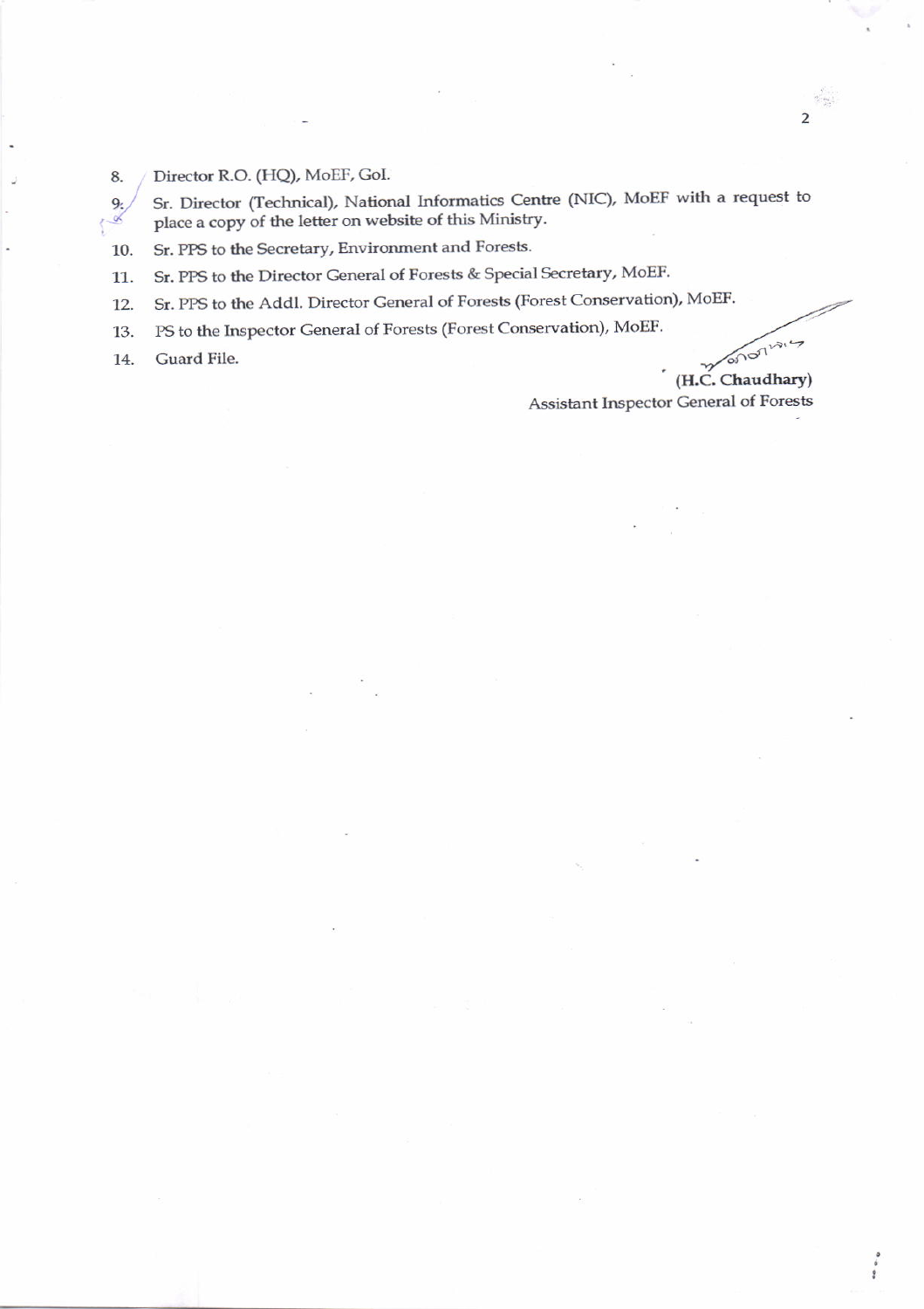## GUIDELINES FOR LAYING TRANSMISSION LINES THROUGH FOREST AREAS

- 1. Where routing of transmission lines through the forest areas cannot be avoided, these should be aligned in such a way that it involves the least amount of tree cutting
- 2. As far as possible, the route alignment through forest areas should not have any line deviation.
- 3. (i) The width of right of way for the transmission lines on forest land shall be as follows:

| <b>Transmission Voltage</b>              | Width of Right of Way<br>(Meter) |  |
|------------------------------------------|----------------------------------|--|
| 11kV                                     | 7                                |  |
| 33 kV                                    | 15                               |  |
| 66 kV                                    | 18                               |  |
| 110 kV                                   | 22                               |  |
| 132 kV                                   | 27                               |  |
| 220 kV                                   | 35                               |  |
| 400 kV S/C                               | 46                               |  |
| 400 kV D/C                               | 46                               |  |
| $+/-500$ kV HVDC                         | 52<br>×                          |  |
| 765 kV S/C (with delta<br>configuration) | 64                               |  |
| 765 kV D/C                               | 67                               |  |
| $+/-800$ kV HVDC                         | 69                               |  |
| 1200 kV                                  | 89                               |  |

- (ii) In forest areas, only vertical delta configuration of 400 kV S/C and delta configuration of 765 kV S/C shall be permitted.
- 4. (i) Below each conductor or conductor bundle, following width clearance would be permitted for stringing purpose:

of orderly

| <b>Transmission line with</b><br>conductor bundle | Width clearance below<br>each conductor or<br>conductor bundle<br>(meter) |
|---------------------------------------------------|---------------------------------------------------------------------------|
| Upto 400kV twin bundle                            | 3                                                                         |

 $\ddot{\cdot}$ 

 $\mathcal{P}(\mathcal{C})$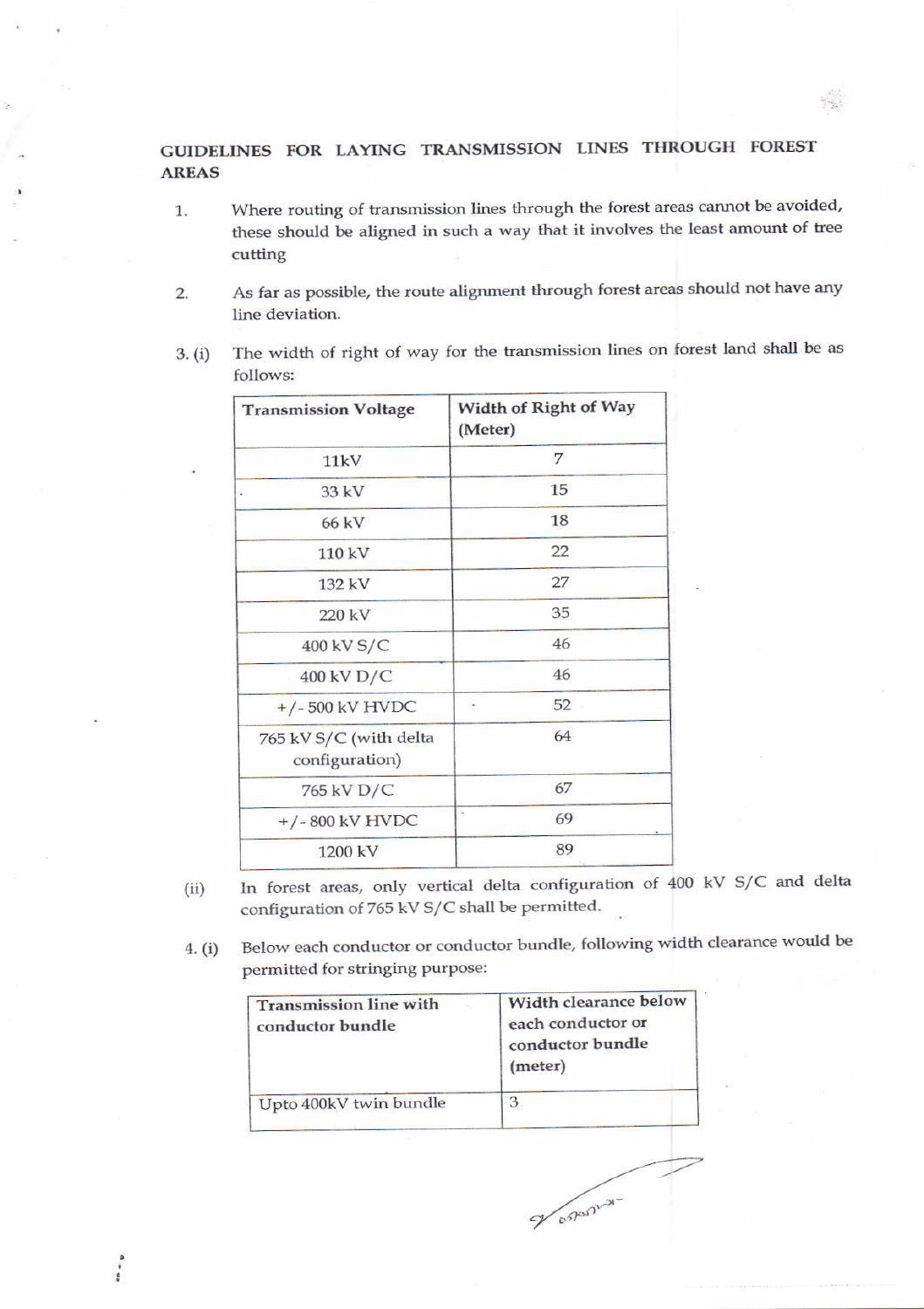| 400 kV triple bundle                               | 5  |
|----------------------------------------------------|----|
| 400 kV /+/-500 kV HVDC<br>/765 kV Quadruple bundle |    |
| $+/- 800$ kV HVDC $/ 765$ kV<br>hexagonal bundle   | 10 |

(ii) The trees on such strips would have to be felled but after stringing work is completed, natural regeneration will be allowed to come up. Felling/ pollarding/ pruning of trees will be done with the permission of the local forest officer wherever necessary to maintain the electrical clearance. One outer strip shall be left clear to permit maintenance of the transmission line.

 $2^{\frac{1}{2}}$ 

- (iii) During construction of transmission line, pollarding/ pruning of trees located outside the above width of the strips, whose branches/ parts infringe with conductor stringing, shall be permitted to the extent necessary, as may be decided by local forest officer.
- (iv) Pruning of trees for taking construction/stringing equipments through existing approach/access routes in forest areas shall also be permitted to the extent necessary, as may be decided by local forest officer. Construction of new approach/access route will however, require prior approval under the Act..

| (v) | In the remaining width of right of way trees will be felled or lopped to the extent |  |  |
|-----|-------------------------------------------------------------------------------------|--|--|
|     | required, for preventing electrical hazards by maintaining the following:           |  |  |

| Transmission<br>Voltage | Minimum clearance between<br>conductor and trees (Meters) |
|-------------------------|-----------------------------------------------------------|
| 11 kV                   | 2.6                                                       |
| 33 kV                   | 2.8                                                       |
| $66$ kV $\cdot$         | 3.4                                                       |
| 110 kV                  | $3.7 -$                                                   |
| 132 kV                  | 4.0                                                       |
| 220 kV                  | 4.6                                                       |
| $400 \text{ kV}$        | 5.5                                                       |
| $+/-500$ kV HVDC        | 7.4                                                       |
| 765 kV                  | 9.0                                                       |
| $+/-$ 800 kV HVDC       | 10.6                                                      |
| 1200 kV                 | 13.0                                                      |

(vi) The maximum sag and swing of the conductors are to be kept in view while

 $7200000001)$